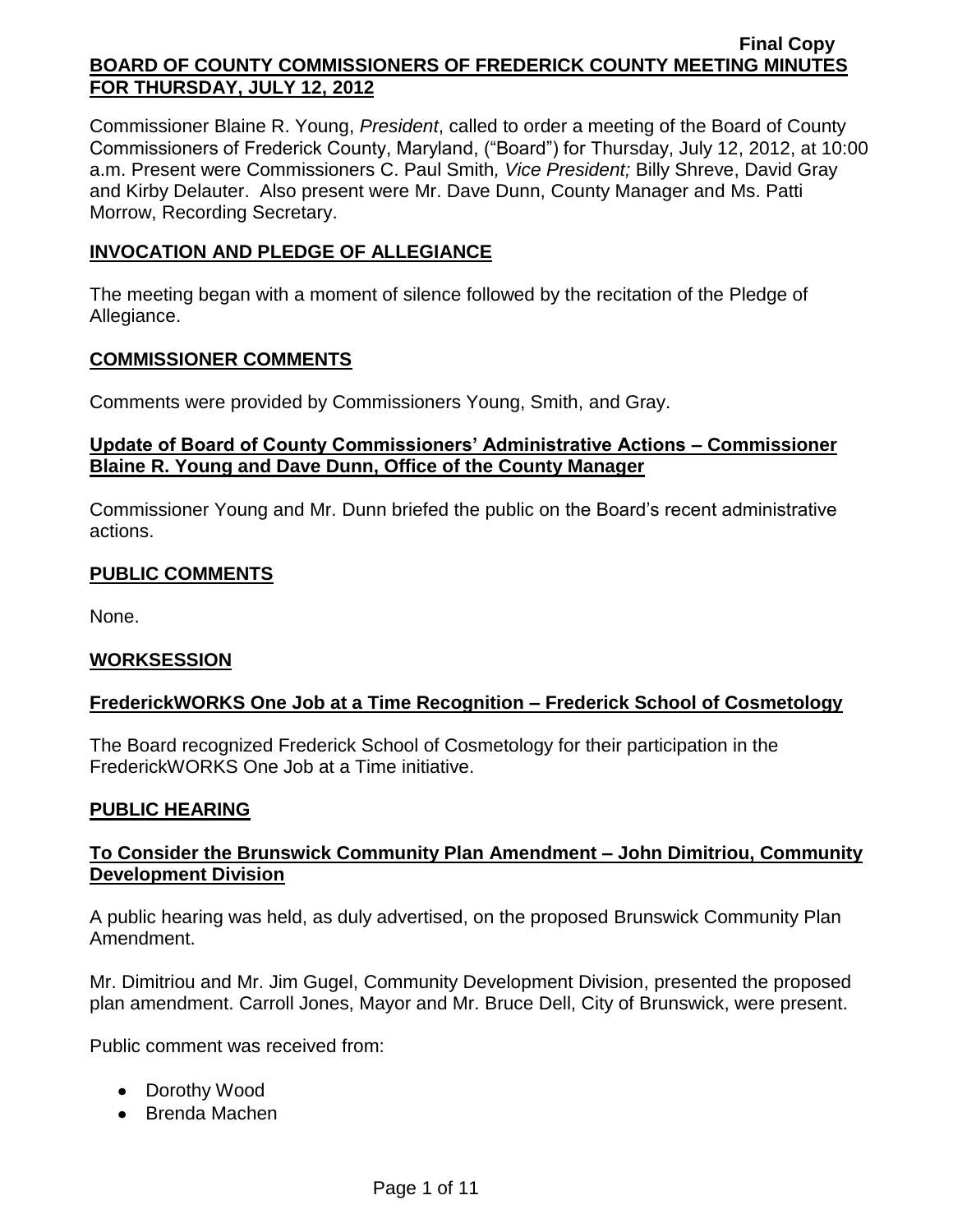No action was taken as this public hearing was for the benefit to receive public comments. The Board will make a decision at their meeting scheduled for Thursday, July 26.

## **WORKSESSION**

# **Briefing by Frederick County Public Schools College and Career Ready Taskforce, Workforce Development Board and Chamber of Commerce Business Roundtable for Education – Laurie Holden, Citizens Services Division**

Mr. Steve Hess, Frederick County Public Schools; Ms. Nikki Moberly, Workforce Development Board and Senior Director with Cisco Systems; and Mr. Ric Adams, Frederick County Chamber of Commerce, briefed the Board on education, business, and county partnerships that prepare the future workforce in the county.

There was no public comment.

No action was taken as this item was informational.

## **Frederick County Real Property Tax Credit – Lori Depies, Finance Division**

Ms. Depies presented the proposal to grant a \$100 county real property tax credit to homeowners on their owner-occupied property as an appropriate use of the one-time FY 2011 fund balance.

Commissioner Young moved to take the tax credit through the public review process. Commissioner Shreve seconded the motion that passed 3-1-1 with Commissioner Gray opposed and Commissioner Smith abstained.

It was noted the public hearing would be held on Thursday, August 2 at 10:00 a.m.

## **Residency Requirement for Business Development Advisory Council (BDAC) – Helen Riddle, Business Development and Retention Division**

Ms. Riddle presented the request to change the residency requirement of otherwise qualified potential BDAC members if their position, employer, or business is in Frederick County.

There was no public comment.

Commissioner Young moved to amend Resolution No. 12-08 to include BDAC in the exception provision. Commissioner Smith seconded the motion that passed 5-0.

(A copy of the approved/adopted resolution can be obtained in the County Manager's Office or from the county's website, [www.FrederickCountyMD.gov.](http://www.frederickcountymd.gov/))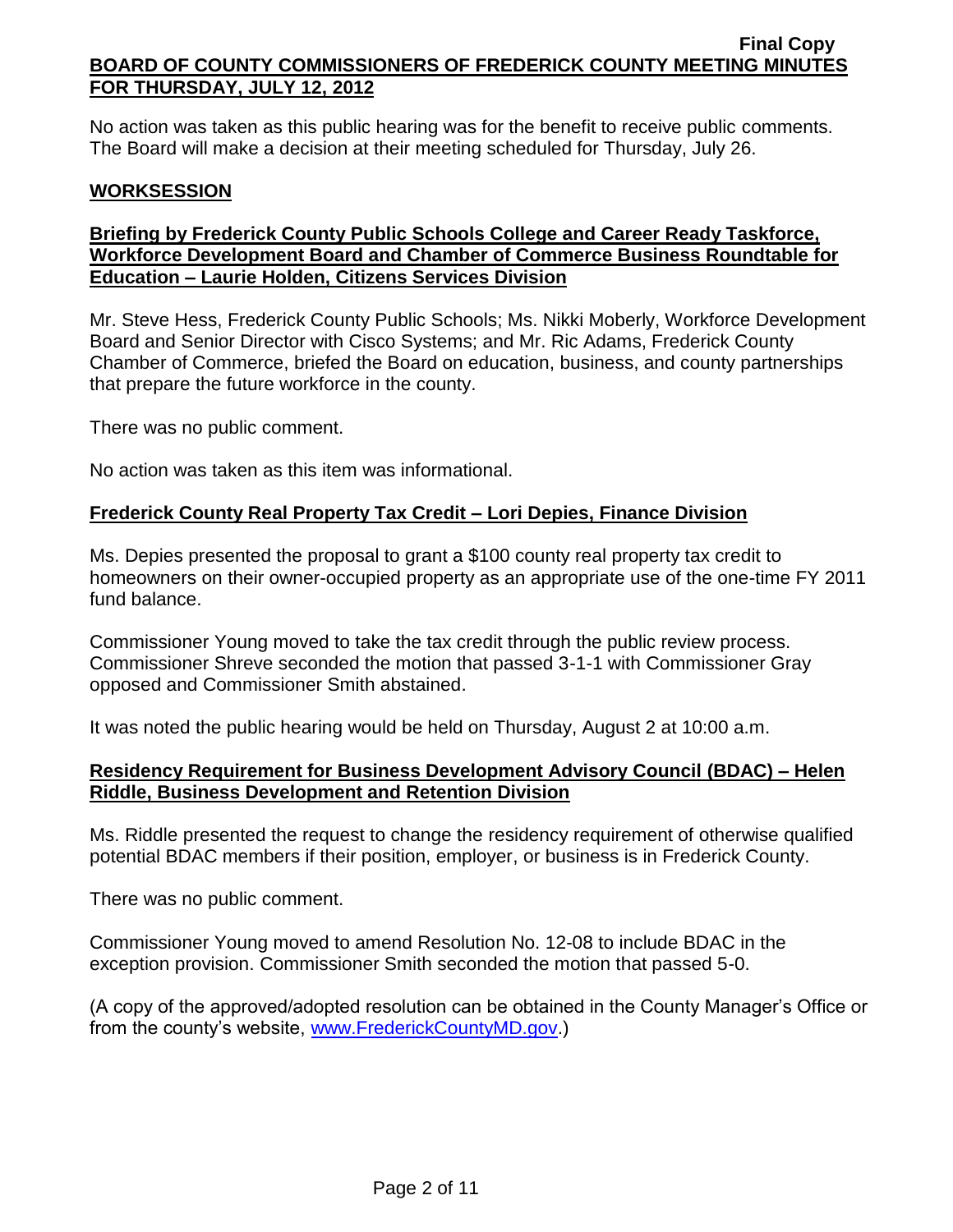# **Proposed Revisions to Affordable Housing Council (AHC) Bylaws – Jenny Short, Citizens Services Division**

Ms. Short and Ms. Pat Rosensteel, Citizens Services Division, presented the revisions.

Commissioner Smith moved to approve the AHC bylaws to reduce the voting membership from 13 to 11 members and to change the term of officers to one-year with the option to renew for one additional year. Commissioner Shreve seconded the motion that passed 5-0.

# **AGENDA BRIEFING**

Commissioner Young noted the Board would hold a public hearing on Thursday, July 19 at 10:00 a.m. regarding the Jefferson Technology Park Community Development Authority.

# **CONSENT AGENDA**

The following item was removed from the consent agenda:

• Purchasing Memo #13-002 – Library Materials Supplier for Frederick County Public Libraries Award to: Various Vendors Award amount: \$1,052,500.00

The following items remained on the consent agenda:

- Purchasing Memo #13-003 Bid #12-44, FY 2013 Asphalt and Stone Materials Award to: Various Vendors Estimated award amount: \$904,389.41
- Purchasing Memo #13-005 Bid #12-CP-19, Replacement of Woodville Road Culvert over North Fork Linganore Creek **and** Attached Budget Transfer Award to: Kinsley Construction, Inc. Award amount: \$715,529.00
- Purchasing Memo #13-006 Bid #12-33, Sanitary Sewer Investigation and Cleaning Services **and** Attached Budget Transfer Award to: Mr. Rehab, Inc. Award amount: \$262,735.00
- #BT-12-190 Accounting, Finance Division
- Senior Health Insurance Program (SHIP) Grant Application Carolyn True, Citizens Services Division
- Workforce Services Integrated Workforce Plan Laurie Holden, Citizens Services Division

Commissioner Smith moved to approve the consent agenda as amended. Commissioner Young seconded the motion that passed 5-0.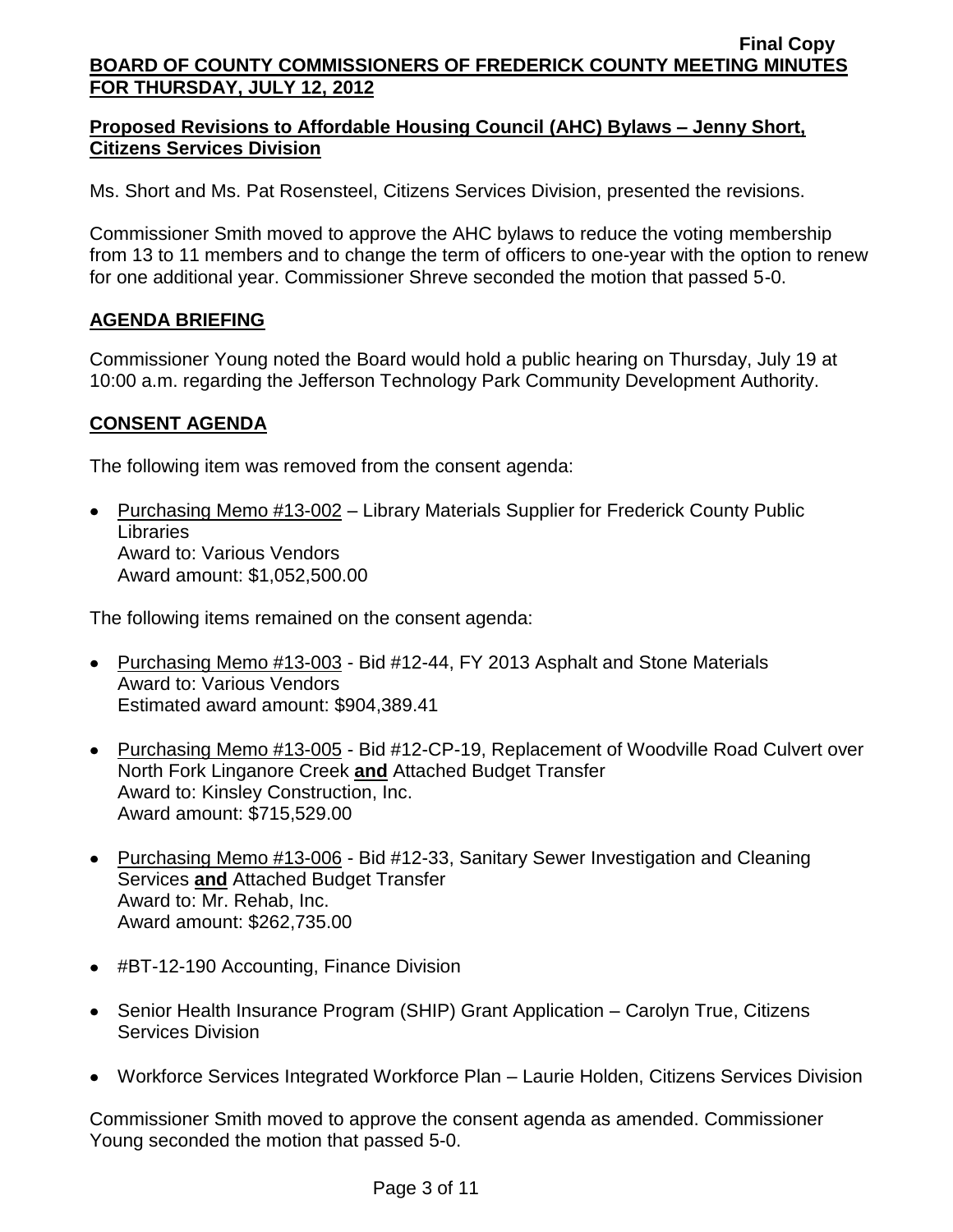## **ADMINISTRATIVE BUSINESS**

## **Purchasing Memo #13-002 – Library Materials Supplier for Frederick County Public Libraries – Bruce Johnson, Finance Division**

Mr. Johnson, Ms. Lori Depies and Ms. Sylvia Jacobs, Finance Division; and Mr. Darrell Batson, Frederick County Public Libraries, commented on the purchasing request.

Commissioner Young moved to table Purchasing Memo #13-002 for one week. Commissioner Shreve seconded the motion that passed 4-1 with Commissioner Gray opposed.

Commissioner Smith moved to rescind the vote on the Workforce Services Integrated Workforce Plan which was part of the consent agenda. Commissioner Young seconded the motion that passed 5-0

#### **Bid Awards – Lori Depies, Finance Division**

#### Purchasing Memo #12-236 – PeopleSoft Pension (Sole Source)

Commissioner Shreve moved to approve Purchasing Memo #12-236 as presented. Commissioner Young seconded the motion that passed 5-0.

Purchasing Memo #13-001 – Subscriptions to Electronic Databases – Frederick County Public Libraries (Sole Source)

Commissioner Shreve moved to table Purchasing Memo #13-001 for one week. Commissioner Delauter seconded the motion that passed 5-0.

Purchasing Memo #13-004 – School Bus Passing Violation Reporting System Using Externally Mounted Cameras

Commissioner Shreve moved to approve Purchasing Memo #13-004 as presented. Commissioner Young seconded the motion that passed 5-0.

Purchasing Memo #13-008 – FY 2013 Hardware and Software Maintenance Renewals Interagency Information Technologies

Commissioner Shreve moved to approve Purchasing Memo #13-008 as presented. Commissioner Young seconded the motion that passed 5-0.

## **Eastalco Request for Release and Termination Agreement – Michael Chomel, Office of the County Attorney**

Mr. Bruce Dean, Esquire, Linowes and Blocher, representing Eastalco, commented on the request.

Commissioner Young moved to approve the agreement as presented. Commissioner Delauter seconded the motion that passed 5-0.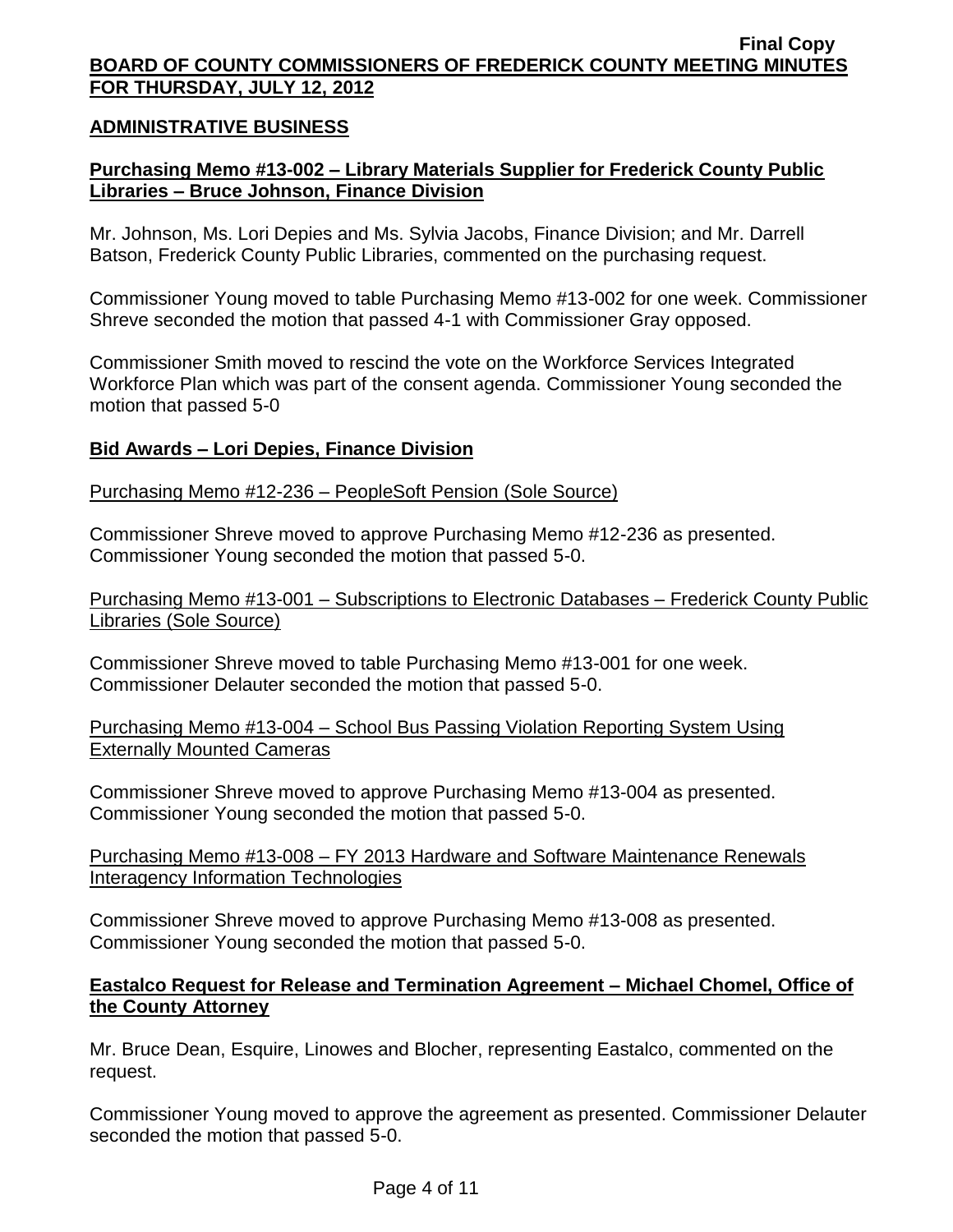## **COMMISSIONER COMMENTS**

None.

# **PUBLIC COMMENTS**

• Ralph Whitmore, Burgess, Town of Walkersville

# **QUESTIONS – PRESS**

None.

# **CLOSED SESSION**

Commissioner Smith moved to go into closed session under the Maryland Annotated Code State Government Article § 10-508(a) (3) To consider the acquisition of real property for a public purpose and matters directly related thereto; (7) To consult with counsel to obtain legal advice on a legal matter; and (8) To consult with staff, consultants, or other individuals about pending or potential litigation. Commissioner Young seconded the motion that passed 5-0.

# **ADJOURN**

The meeting adjourned at 12:10 p.m.

Patricia A. Morrow Recording Secretary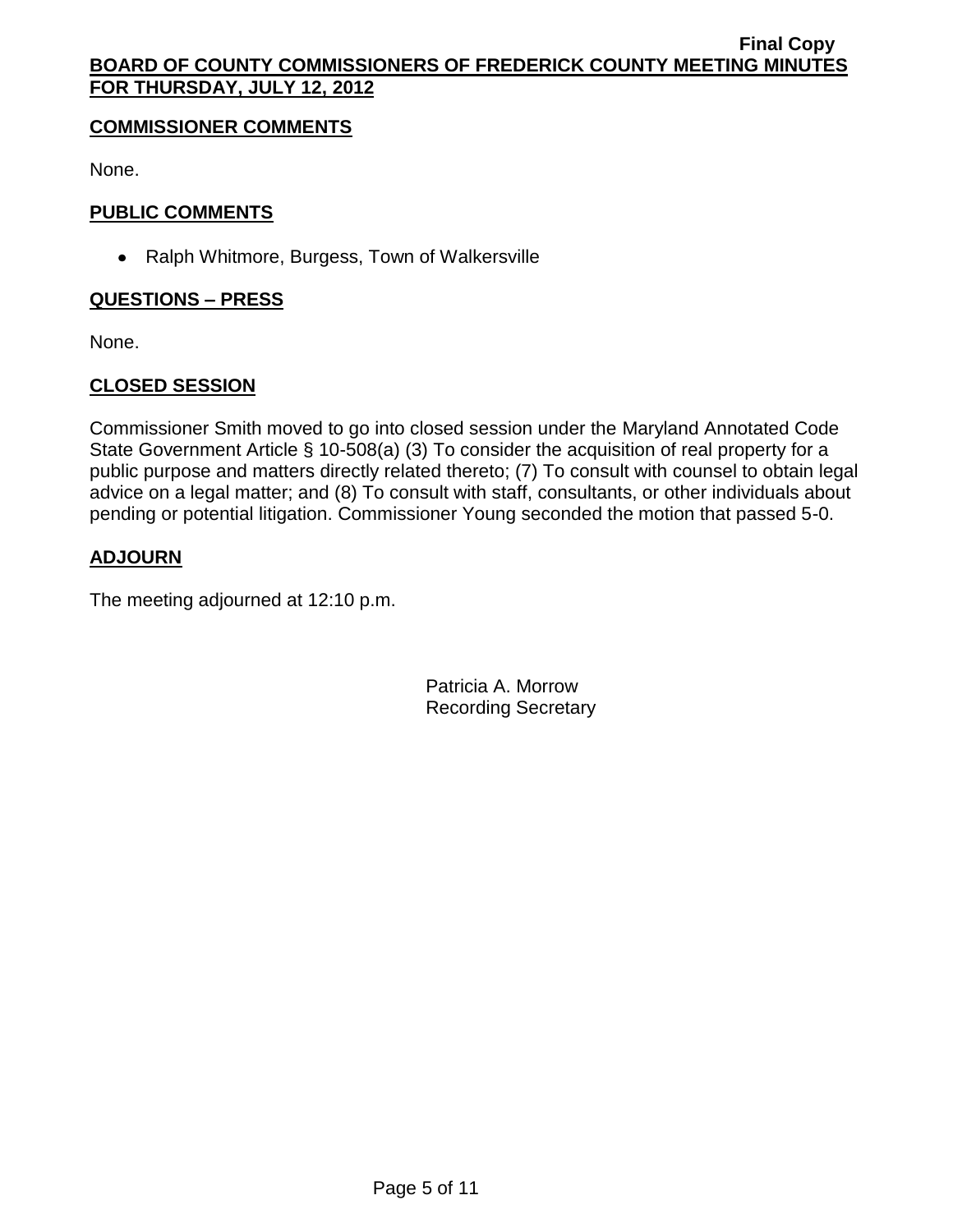# **FORM OF STATEMENT FOR CLOSING THE MEETING OF THURSDAY, JULY 12, 2012**

# **STATUTORY AUTHORITY TO CLOSE SESSION**

# **State Government Article §10-508(a):**

(1) To discuss: (i) The appointment, employment, assignment, promotion, discipline, demotion, compensation, removal, resignation, or performance evaluation of appointees, employees, or officials over whom it has jurisdiction; or (ii) Any other personnel matter that affects one or more specific individuals; (3) To consider the acquisition of real property for a public purpose and matters directly related thereto; (7) To consult with counsel to obtain legal advice on a legal matter and (8) To consult with staff, consultants, or other individuals about pending or potential litigation.

# **Motion:**

Commissioner Smith moved to go into closed session under the Maryland Annotated Code State Government Article § 10-508(a) (1) To discuss: (i) The appointment, employment, assignment, promotion, discipline, demotion, compensation, removal, resignation, or performance evaluation of appointees, employees, or officials over whom it has jurisdiction; or (ii) Any other personnel matter that affects one or more specific individuals; (3) To consider the acquisition of real property for a public purpose and matters directly related thereto; (7) To consult with counsel to obtain legal advice on a legal matter; and (8) To consult with staff, consultants, or other individuals about pending or potential litigation. Commissioner Young seconded the motion that passed 5-0.

# **Time and Location:**

12:15 p.m. – Third Floor Meeting Room, Winchester Hall

# **Topic to be Discussed:**

To consider the acquisition of an interest in property for agricultural preservation purposes.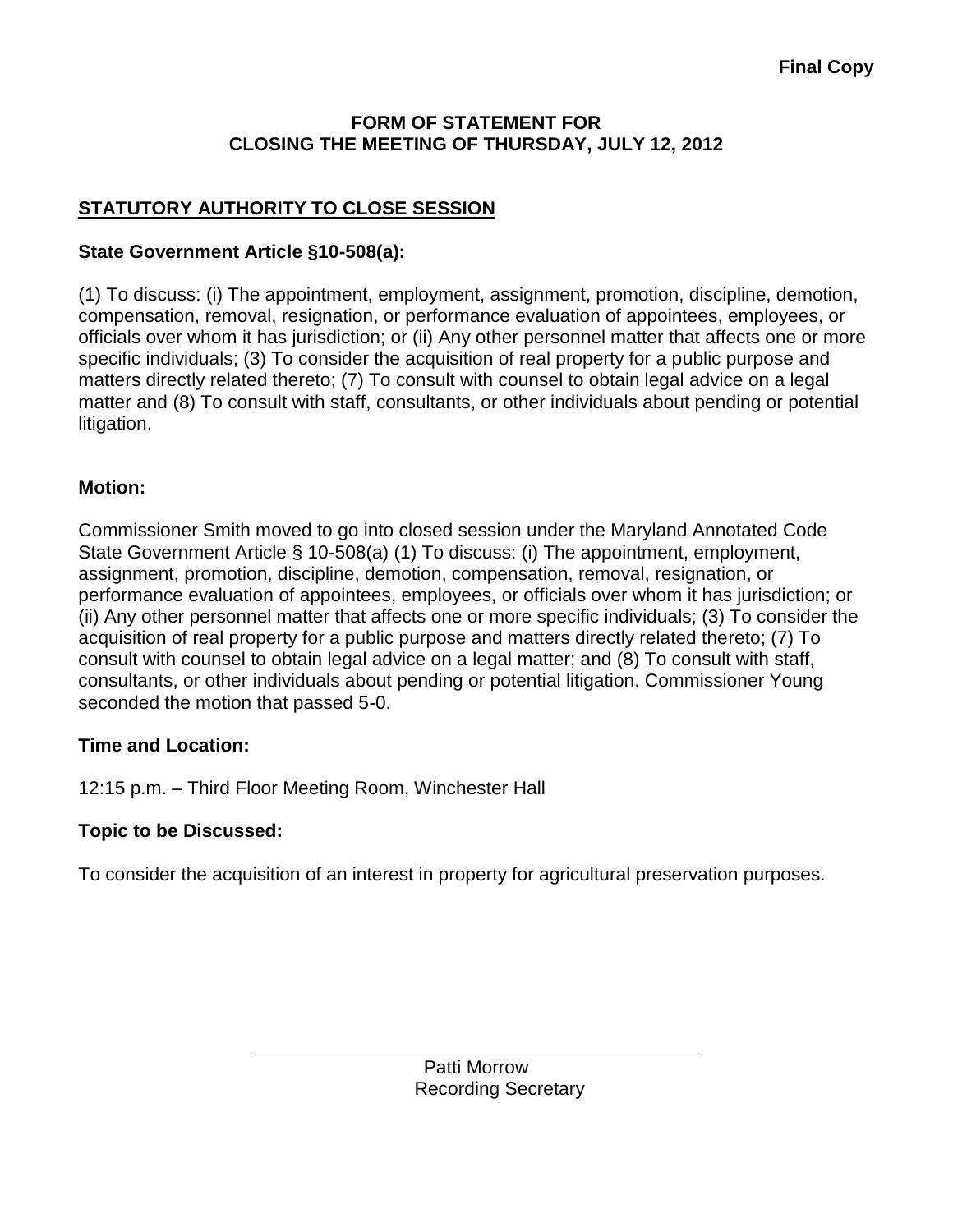# **FORM OF STATEMENT FOR MINUTES OF NEXT OPEN MEETING ON THURSDAY, JULY 19, 2012 FOLLOWING THE CLOSED MEETING OF THURSDAY, JULY 12, 2012**

# **STATUTORY AUTHORITY TO CLOSE SESSION**

### **State Government Article §10-508(a):**

(1) To discuss: (i) The appointment, employment, assignment, promotion, discipline, demotion, compensation, removal, resignation, or performance evaluation of appointees, employees, or officials over whom it has jurisdiction; or (ii) Any other personnel matter that affects one or more specific individuals; (3) To consider the acquisition of real property for a public purpose and matters directly related thereto; (7) To consult with counsel to obtain legal advice on a legal matter and (8) To consult with staff, consultants, or other individuals about pending or potential litigation.

#### **Motion:**

Commissioner Smith moved to go into closed session under the Maryland Annotated Code State Government Article § 10-508(a) (1) To discuss: (i) The appointment, employment, assignment, promotion, discipline, demotion, compensation, removal, resignation, or performance evaluation of appointees, employees, or officials over whom it has jurisdiction; or (ii) Any other personnel matter that affects one or more specific individuals; (3) To consider the acquisition of real property for a public purpose and matters directly related thereto; (7) To consult with counsel to obtain legal advice on a legal matter; and (8) To consult with staff, consultants, or other individuals about pending or potential litigation. Commissioner Young seconded the motion that passed 5-0.

## **Time and Location:**

12:15 p.m. – Third Floor Meeting Room, Winchester Hall

## **Others in Attendance:**

J. Mathias, E. Soter, A. Bradley, D. Dunn, R. Santangelo and P. Morrow.

## **Topic Discussed:**

To consider the acquisition of an interest in property for agricultural preservation purposes.

#### **Action Taken:**

The Board approved the acquisition of an interest in three (3) properties for agricultural preservation purposes.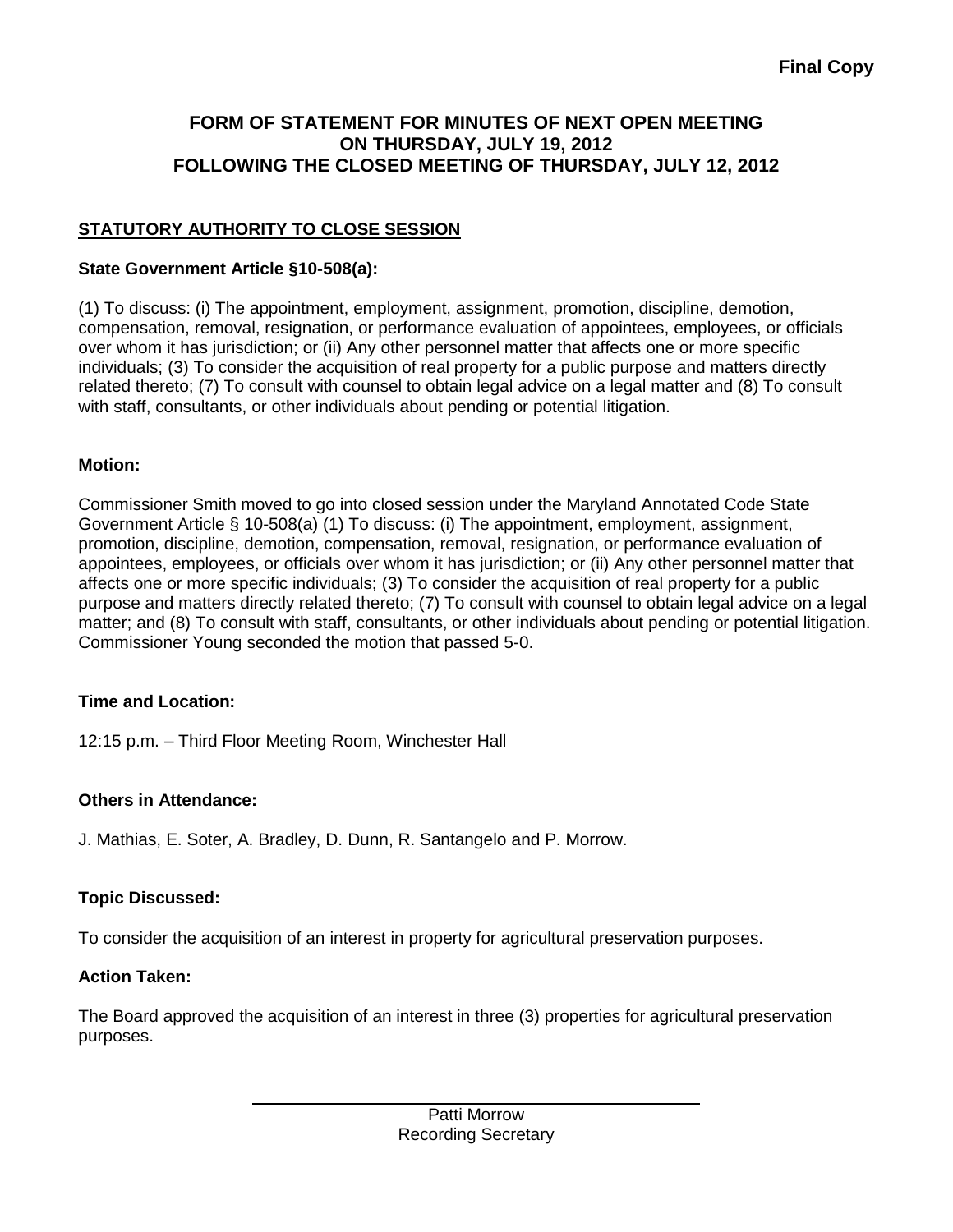# **FORM OF STATEMENT FOR CLOSING THE MEETING OF THURSDAY, JULY 12, 2012**

# **STATUTORY AUTHORITY TO CLOSE SESSION**

### **State Government Article §10-508(a):**

(1) To discuss: (i) The appointment, employment, assignment, promotion, discipline, demotion, compensation, removal, resignation, or performance evaluation of appointees, employees, or officials over whom it has jurisdiction; or (ii) Any other personnel matter that affects one or more specific individuals; (3) To consider the acquisition of real property for a public purpose and matters directly related thereto; (7) To consult with counsel to obtain legal advice on a legal matter and (8) To consult with staff, consultants, or other individuals about pending or potential litigation.

#### **Motion:**

Commissioner Smith moved to go into closed session under the Maryland Annotated Code State Government Article § 10-508(a) (1) To discuss: (i) The appointment, employment, assignment, promotion, discipline, demotion, compensation, removal, resignation, or performance evaluation of appointees, employees, or officials over whom it has jurisdiction; or (ii) Any other personnel matter that affects one or more specific individuals; (3) To consider the acquisition of real property for a public purpose and matters directly related thereto; (7) To consult with counsel to obtain legal advice on a legal matter; and (8) To consult with staff, consultants, or other individuals about pending or potential litigation. Commissioner Young seconded the motion that passed 5-0.

#### **Time and Location:**

12:15 p.m. – Third Floor Meeting Room, Winchester Hall

#### **Topic to be Discussed:**

To discuss the county's response to a pending lawsuit.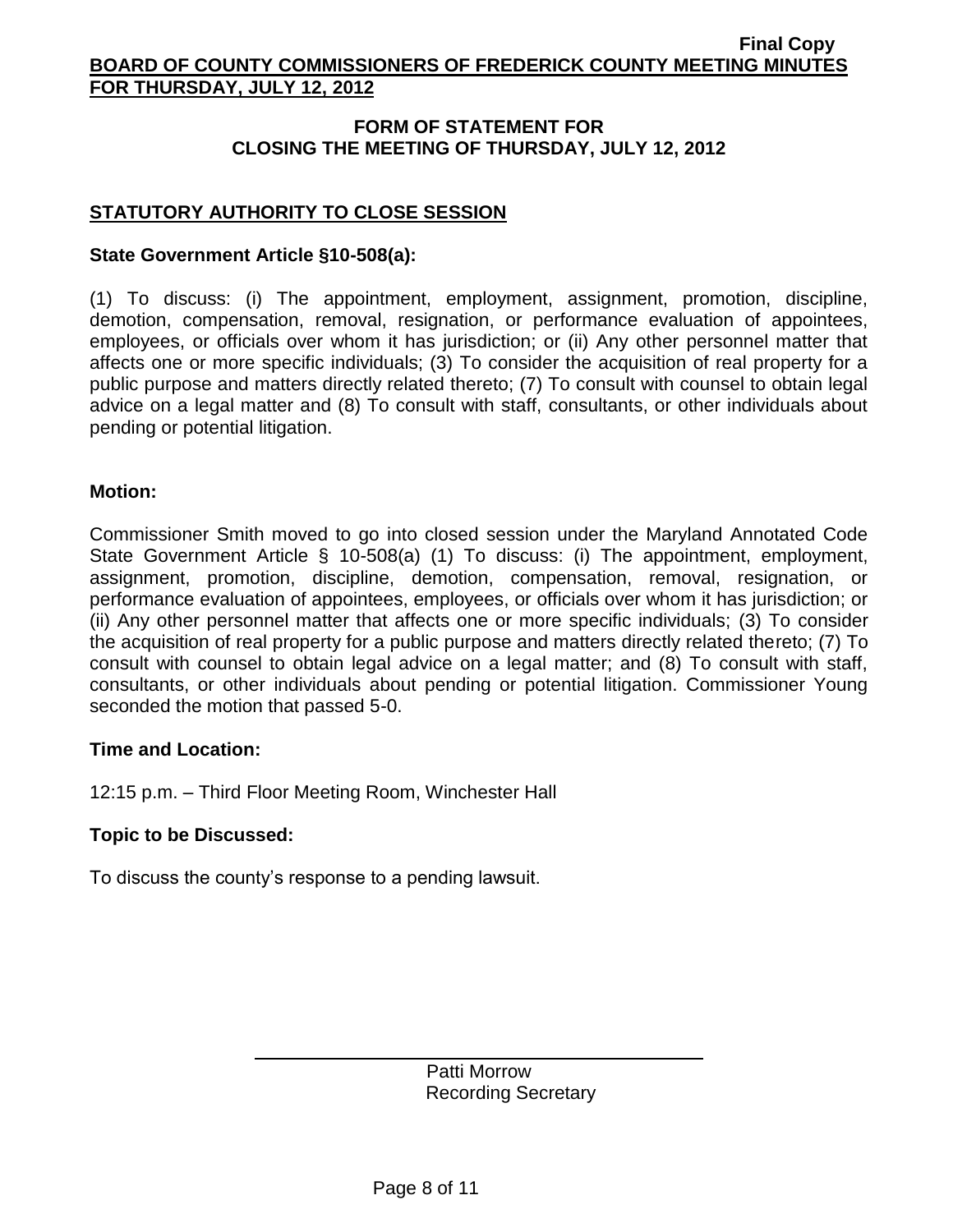### **FORM OF STATEMENT FOR MINUTES OF NEXT OPEN MEETING ON THURSDAY, JULY 19, 2012 FOLLOWING THE CLOSED MEETING OF THURSDAY, JULY 12, 2012**

# **STATUTORY AUTHORITY TO CLOSE SESSION**

## **State Government Article §10-508(a):**

(3) To consider the acquisition of real property for a public purpose and matters directly related thereto; (7) To consult with counsel to obtain legal advice on a legal matter and (8) To consult with staff, consultants, or other individuals about pending or potential litigation.

#### **Motion:**

Commissioner Smith moved to go into closed session under the Maryland Annotated Code State Government Article § 10-508(a) (3) To consider the acquisition of real property for a public purpose and matters directly related thereto; (7) To consult with counsel to obtain legal advice on a legal matter; and (8) To consult with staff, consultants, or other individuals about pending or potential litigation. Commissioner Young seconded the motion that passed 5-0.

## **Time and Location:**

12:15 p.m. – Third Floor Meeting Room, Winchester Hall

# **Others in Attendance:**

J. Mathias, K. Mitchell, K. Demosky, D. Dunn, R. Santangelo and P. Morrow.

## **Topic Discussed:**

To discuss the county's response to a pending lawsuit.

## **Action Taken:**

Staff was directed to offer a financial settlement and request the lawsuit be dismissed.

Patti Morrow Recording Secretary

Page 9 of 11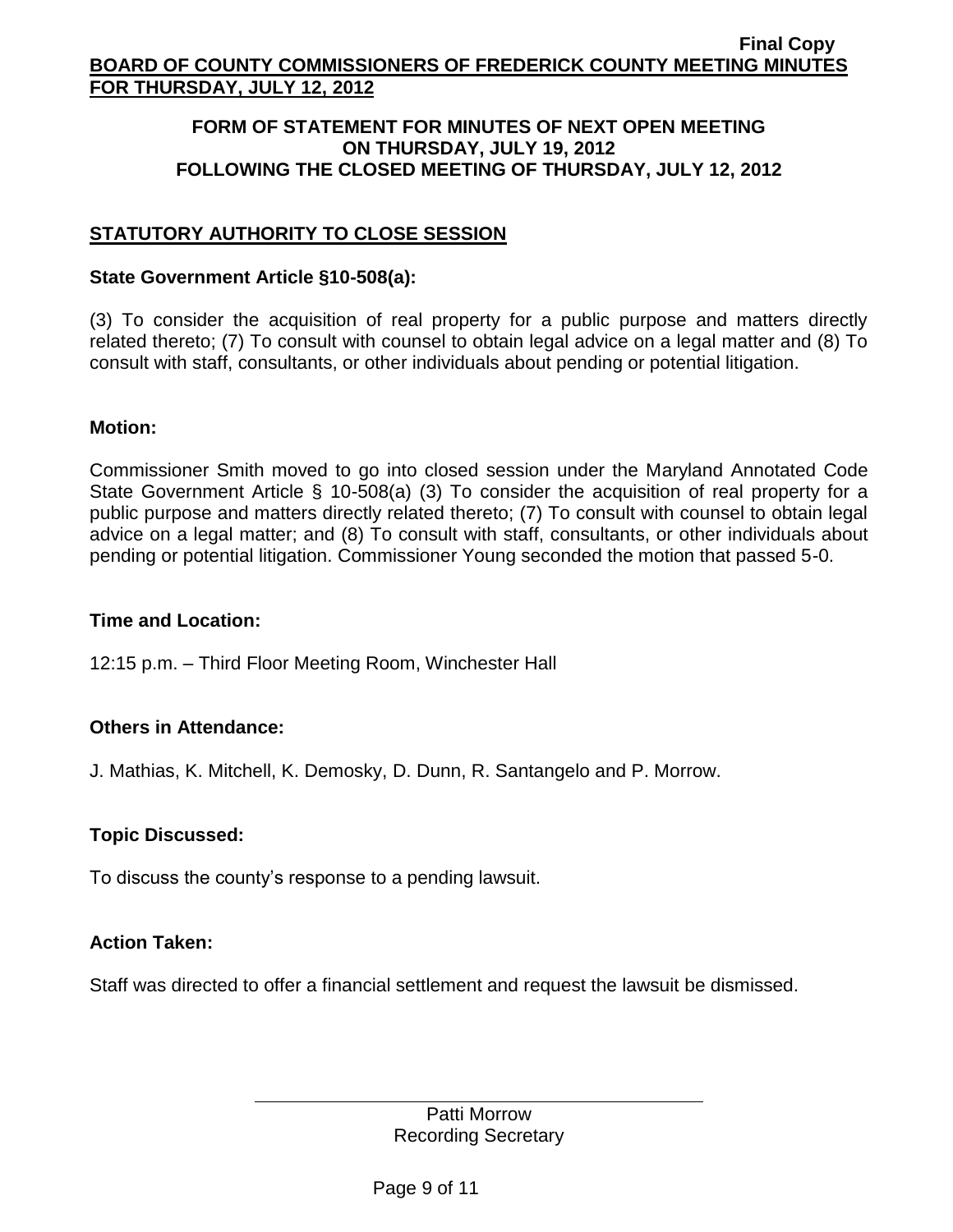# **FORM OF STATEMENT FOR CLOSING THE MEETING OF THURSDAY, JULY 12, 2012**

# **STATUTORY AUTHORITY TO CLOSE SESSION**

### **State Government Article §10-508(a):**

(1) To discuss: (i) The appointment, employment, assignment, promotion, discipline, demotion, compensation, removal, resignation, or performance evaluation of appointees, employees, or officials over whom it has jurisdiction; or (ii) Any other personnel matter that affects one or more specific individuals; (3) To consider the acquisition of real property for a public purpose and matters directly related thereto; (7) To consult with counsel to obtain legal advice on a legal matter and (8) To consult with staff, consultants, or other individuals about pending or potential litigation.

#### **Motion:**

Commissioner Smith moved to go into closed session under the Maryland Annotated Code State Government Article § 10-508(a) (1) To discuss: (i) The appointment, employment, assignment, promotion, discipline, demotion, compensation, removal, resignation, or performance evaluation of appointees, employees, or officials over whom it has jurisdiction; or (ii) Any other personnel matter that affects one or more specific individuals; (3) To consider the acquisition of real property for a public purpose and matters directly related thereto; (7) To consult with counsel to obtain legal advice on a legal matter; and (8) To consult with staff, consultants, or other individuals about pending or potential litigation. Commissioner Young seconded the motion that passed 5-0.

#### **Time and Location:**

12:15 p.m. – Third Floor Meeting Room, Winchester Hall

#### **Topic to be Discussed:**

To consider the employment status of an individual county employee.